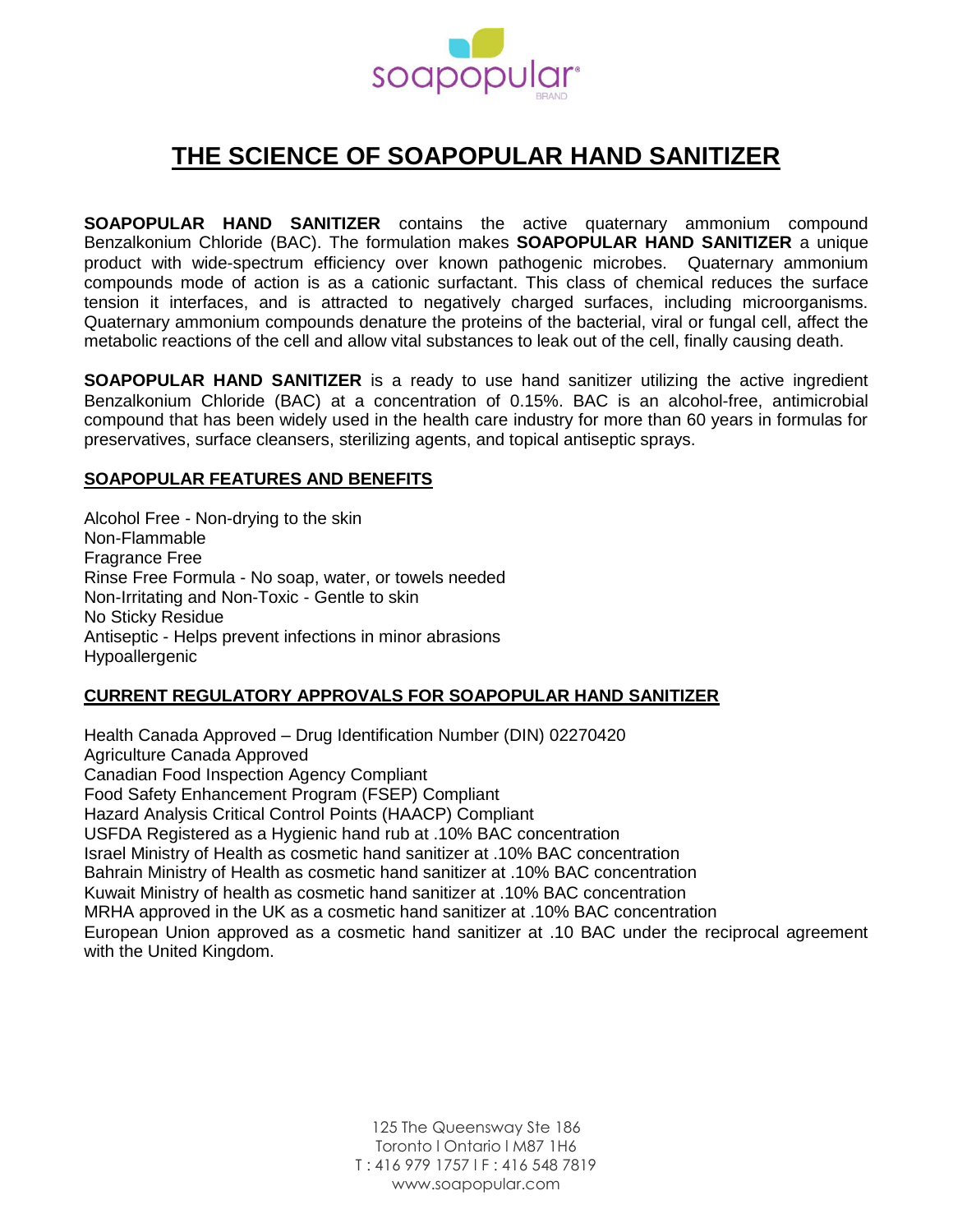

## **EFFICACY OF SOAPOPULAR**

A variety of studies and laboratory tests have been completed in order to demonstrate the efficacy of Soapopular and its active ingredient, Benzalkonium Chloride (BAC). The data includes independent laboratory test results, manufacturer's analysis and results, published and non-published study and test results. A compilation of data follows.

## In Vitro Test Results- Manufacturer Data

The following data was supplied by Rhone-Poulenc, manufacturer of the raw ingredient Benzalkonium Chloride.

## **Biological Properties**

Phenol Coefficients

Phenol Coefficients of Benzalkonium Chloride (BAC) active were determined by the official A.O.A.C procedure.

#### **Organism** Dilution of BAC Hand Sanitizer in water to get the 10 sec killing **Concentration** of BAC Hand Sanitizer (ml/L) to kill in 10 seconds Phenol Phenol **Coefficient** *Brucella abortus* 1/152.6 6.55 ml/L 1/110 1.387 *Escherichia coli* 1/101.25 9.87 ml/L 1/70 1.446 *Klebsiella pneumoniae* 1/93.75 10.66 ml/L 1/90 1.042 *Lactobacillus casei* 1/393.75 2.54 ml/L 1/100 3.937 *Listeria monocytogenes* 1/270 3.70 ml/L 1/100 2.700 *Mycobacterium amegmatis* 1/78.75 12.70 ml/L 1/65 1.211 *Neisseria caiarrbalis* 1/64.89 15.41 ml/L 1/70 0.927 *Pasteurella multocida* 1/202.89 4.92 ml/L 1/110 1.844 *Proteus vulgaris* 1/45 22.22 ml/L 1/70 0.642 *Pseudomonas aeruginosa PRD-10* 1/52.25 19.14 ml/L 1/70 0.746 *Salmonella gallinarum* 1/105 9.52 ml/L 1/80 1.312 *Salmonella pullorum* 1/93.75 10.66 ml/L 1/90 1.042 *Salmonella typhimurium* 1/75 13.33 ml/L 1/70 1.071 *Salmonella schottumelleri* 1/225 4.44 ml/L 1/95 2.368<br> *Salmonella typhosa* 1/168.75 5.92 ml/L 1/90 1.875 *Salmonella typhosa* 1/168.75 5.92 ml/L 1/90 1.875<br>*Shigella sonnei* 1/90 1.172 *Shigella sonnei* 1/93.75 10.66 ml/L 1/80 1.172 *Staphylococcus aureus* 1/168.75 5.92 ml/L 1/60 2.812 *Streptococcus fecalis* 1/562.5 1.77 ml/L 1/70 8.028 *Streptococcus pyogenes C-203* | 1/93.75 | 10.66 ml/L | 1/80 | 1.172 *Streptococcus viridans* 1/262.5 3.80 ml/L 1/90 2.916 **FUNGI** *Saccharomyces cerevisiae* 1/187.5 5.33 ml/L 1/100 1.875

# **10 - sec Killing Dilution**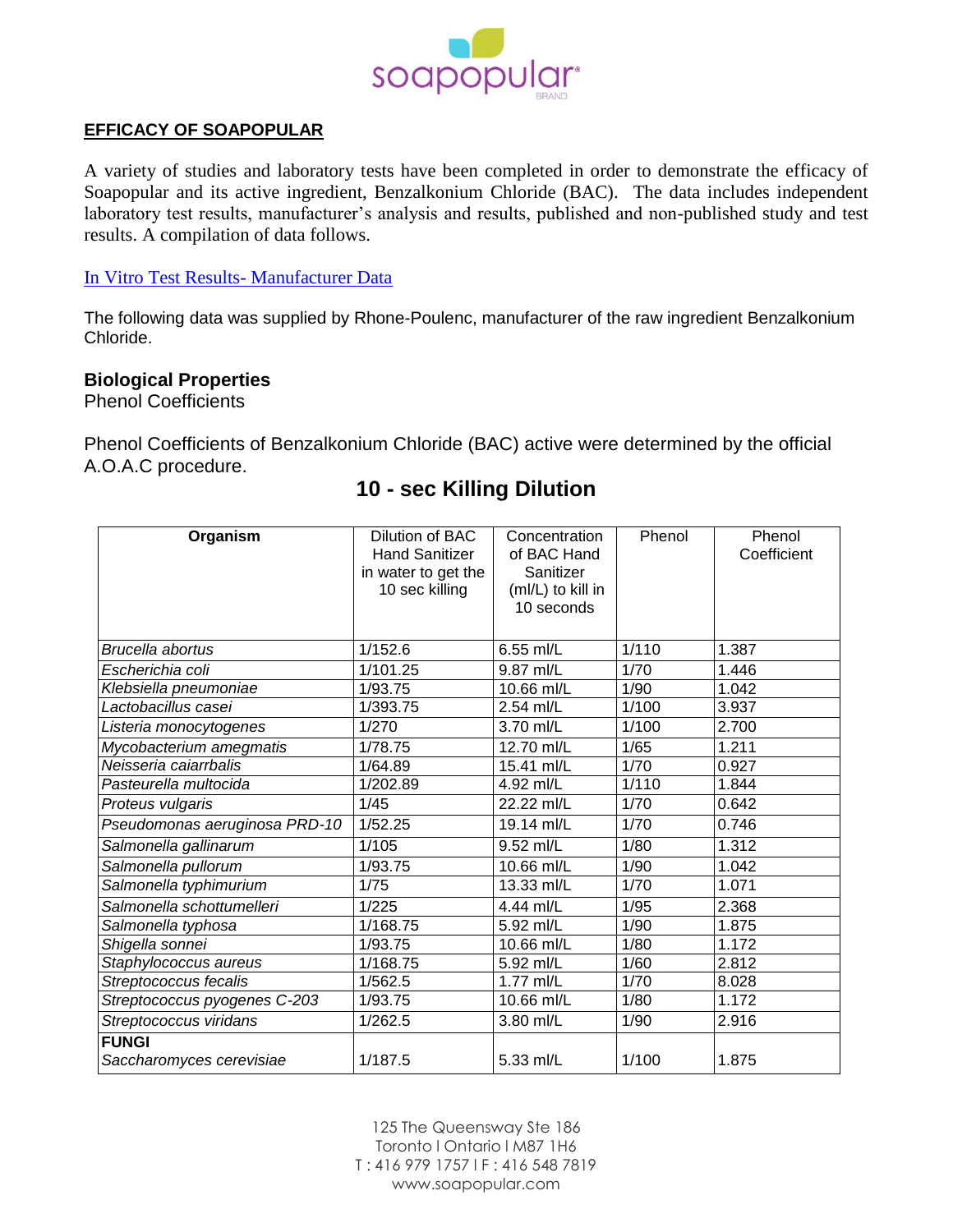

| $\sim$<br>ovale<br>.<br>.<br>--<br>Pitv<br>. | ົ<br>. .<br>ີ<br>. | ml/l<br>` ∟ | OC. | ົາ<br>ں،<br>. . |
|----------------------------------------------|--------------------|-------------|-----|-----------------|

## **Microbicidal-Microbiostatic Activity**

The antibacterial effectiveness of Benzalkonium Chloride (BAC) hand sanitizer has been measured by an empirical broth dilution procedure in which the highest dilutions capable of inhibiting growth to 48 hours (microbiostatic) and killing all organisms in 24 hours (microbicidal) are determined.

| Organism                      | <b>Microbicidal</b> | <b>Microbiostatic</b> |
|-------------------------------|---------------------|-----------------------|
| Brucella abortus              | 1/3750              | 1/7500                |
| Penicillium luteum            | 1/3                 | 1/6                   |
| Penicillium notatum           | 1/12                | 1/12                  |
|                               |                     |                       |
| Aerobacter aerogenes          | 1/120               | 1/240                 |
| Bacillus aerus, var. mycoides |                     | 1/7500                |
| <b>Bacillus subtilis</b>      |                     | 1/7500                |
| Brevibacterium ammonigenes    |                     | 1/7500                |
| Klebsiella pneumoniae         | 1/120               | 1/240                 |
| Lactobacillus casei           | 1/750               | 1/750                 |
| Proteus vulgaris              | 1/60                | 1/60                  |
| Pseudomonas aeruginosa PRD-10 | 1/30                | 1/30                  |
| Salmonella gallinarum         | 1/225               | 1/225                 |
| Salmonella pullorum           | 1/120               | 1/120                 |
| Salmonella typhimurium        | 1/120               | 1/240                 |
| Salmonella schottumelleri     | 1/60                | 1/240                 |
| Salmonella typhosa            | 1/468.75            | 1/937.5               |
| Salmonella choleraesuis       | 1/225               | 1/225                 |
| Shigella sonnei               | 1/120               | 1/120                 |
| Staphylococcus aureus         | 1/937.5             | 1/15000               |
| Trichophyton interdigitale    | 1/150               | 1/300                 |
| Streptococcus pyogenes C-203  | 1/375               | 1/375                 |
| Streptococcus viridans        | 1/1500              | 1/3000                |
| Saccharomyces cerevisiae      | 1/750               | 1/1500                |
| Pityrosporium ovale           | 1/1500              | 1/3000                |

This data shows that the BAC hand sanitizer possesses a broad spectrum of effectiveness against a variety of both gram-positive and gram-negative organisms. Data provide by Rhone-Poulenc.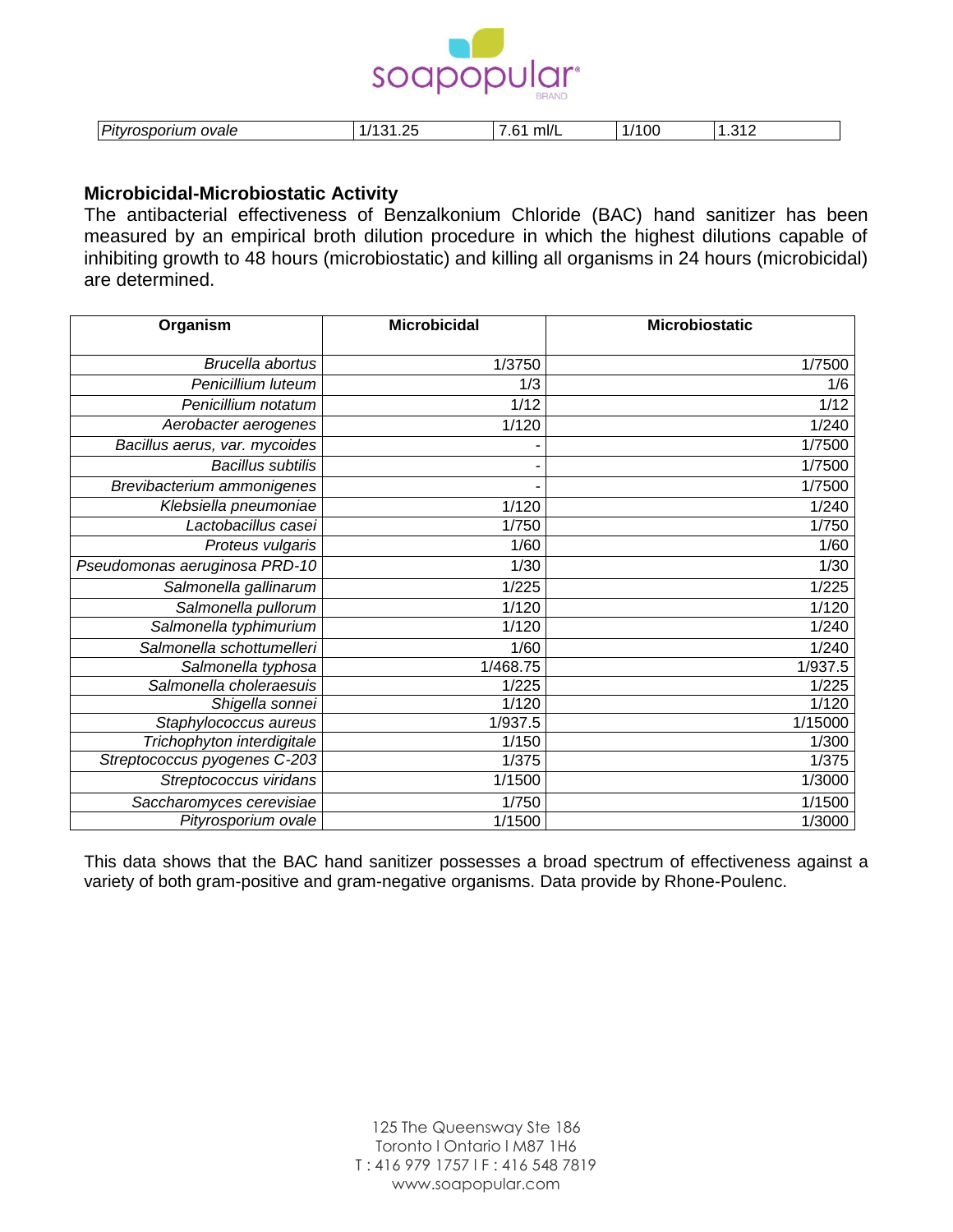

## **In Vitro Test Results**

The following pathogens were killed within 15 seconds after exposure to the BAC hand sanitizer:

Candida albicans Candida keyfr Escherichia coli Enterococcus faecalis Enterococcus faecium (VRE) Klebsiella pneumonia Microcoocus luteus Pseudomonas aeruginosa Proteus mirabilis Salmonella typhimurium Serratia marcescens taphylococcus aureus Staphylococcus aureus (MRSA) Salmonella enteritidis Staphylococcus epidermidis Staphylococcus haemolyticus Staphylococcus saprophyticus Streptococcus pyogenes Herpes simplex virus Type 1 Human Coronavirus (related to SARS) Trichophyton mentagrophytes Trichophyton rubrum Apergillis niger Hepatitis A and B

In vitro tests performed by SCI Laboratories, Inc.; revised protocol of CFR 333.470, Woodward Laboratories, Inc.; revised protocol of CFR 333.470, Viromed Laboratories, Inc.; revised protocol of ASTM E1052, and ATS Laboratories, Inc.; protocol of WLI01041603.COR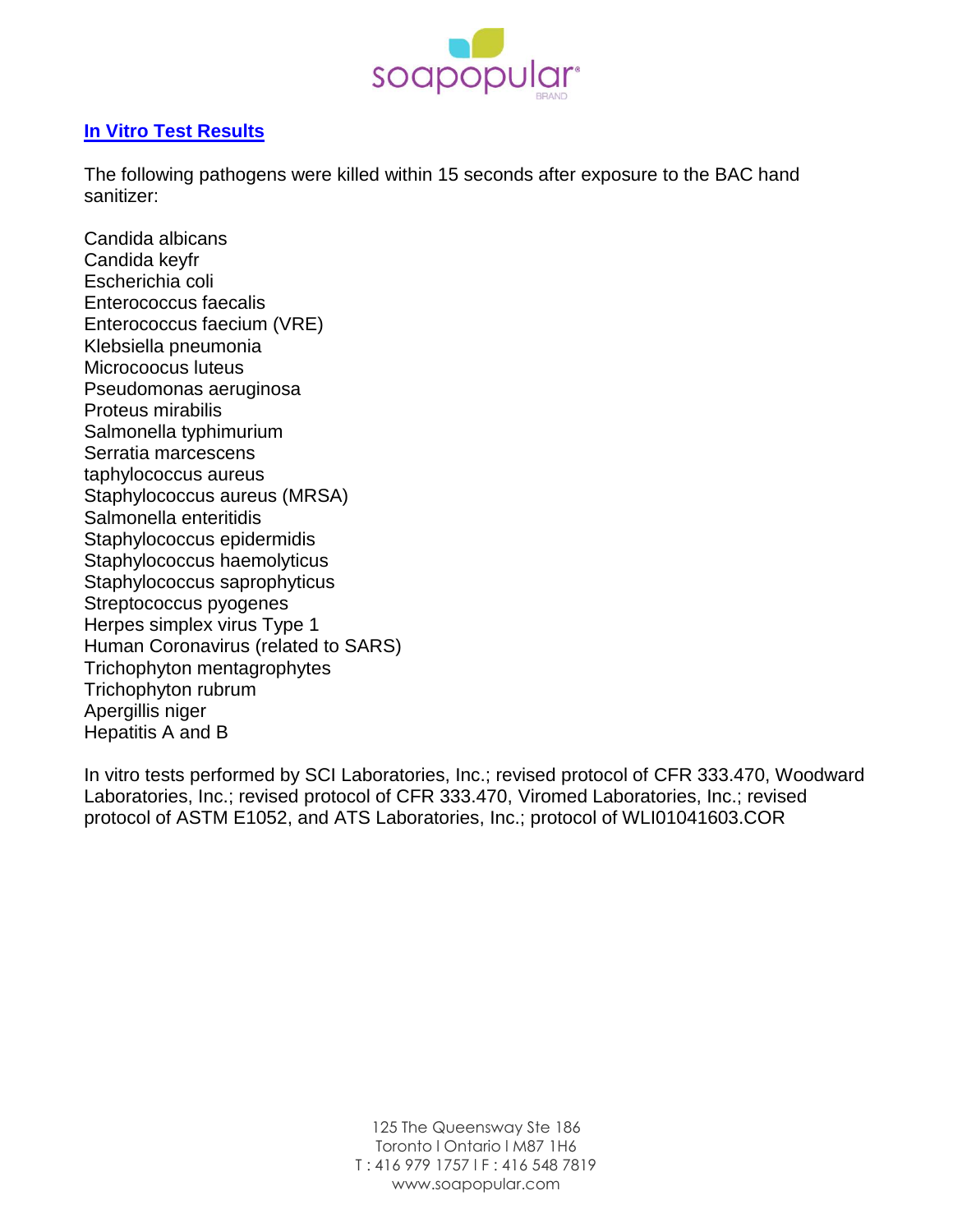

Evaluation of the Germicidal Effectiveness of a Benzalkonium Chloride (BAC) Based Hand Sanitizer completed by the Centre de recherche industrielle du Québec (CRIQ).

## **Synopsis**

The aim of the project was to determine the germicidal effectiveness of a BAC based hand sanitizer on three bacterial strains:

- ▶ Clostridium difficile (ATCC 9689)
- Methicillin-resistant Staphylococcus aureus (ATCC 33591)
- Vancomycin-resistant Streptococcus faecalis (ATCC 51299)

The germicidal effectiveness of the sanitizer was therefore evaluated separately on each of the bacterial strains at contact times of 0, 15, and 30 seconds. The hand sanitizer showed a germicidal effectiveness:

- Greater or equal to 99.9% against Clostridium difficile (ATCC 9689) in 15 seconds
- Greater or equal to 99.9% against Methicillin-resistant Staphylococcus aureus (ATCC 33591) in 15 seconds
- Greater or equal to 99.9% against Vancomycin-resistant Streptococcus faecalis (ATCC 51299) in 15 seconds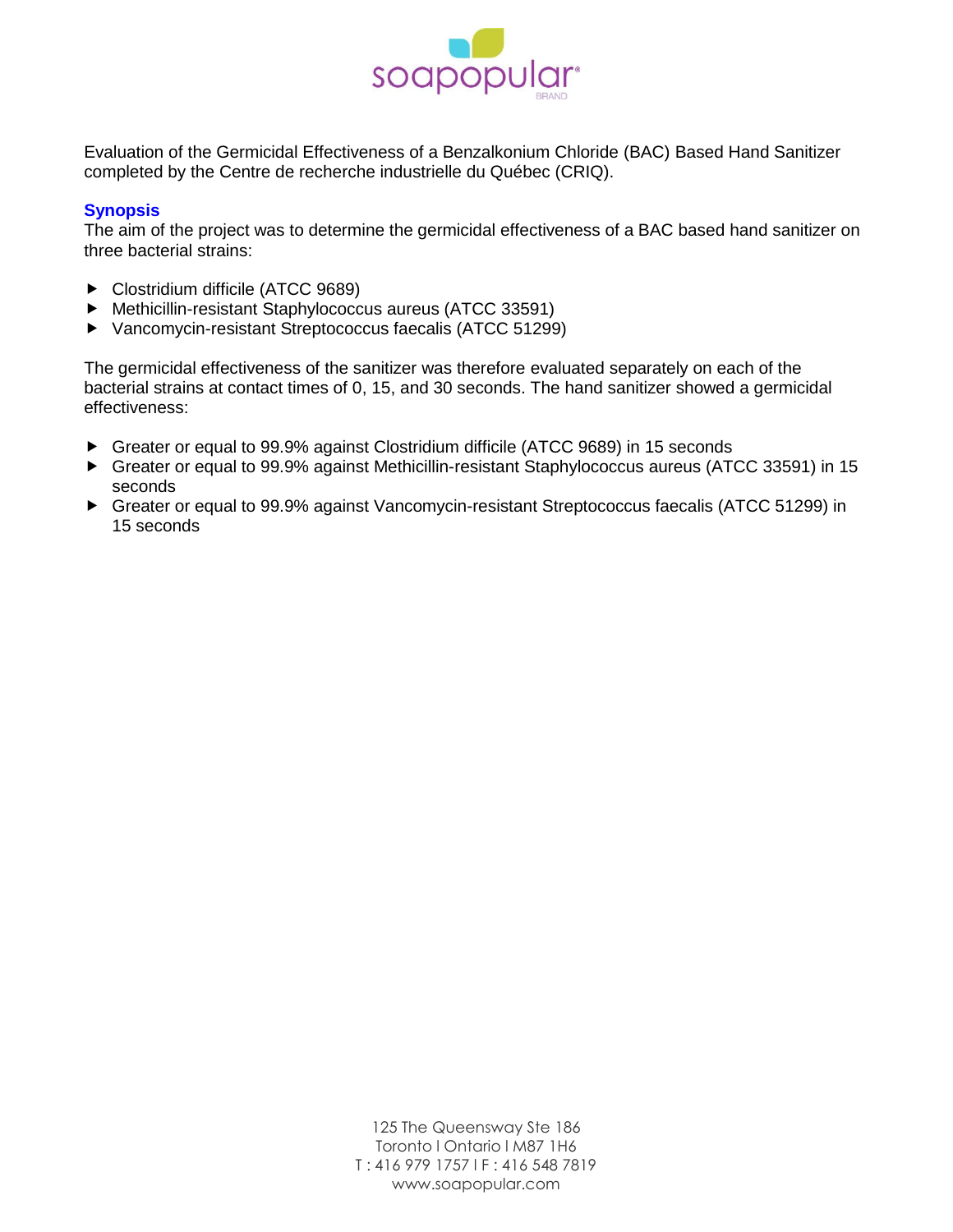

## **In Vitro Test Results**

Quaternary Ammonium Chloride based hand sanitizer exhibited strong germicidal activity against a variety of gram-positive and gram-negative bacteria, as well as the yeast Candida albicans. In most instances viable cell numbers were reduced by greater than 99.99% after a 30-second exposure period.

In-vitro Antimicrobial Efficacy

| <b>Test Microorganisms</b>                                        | Initial<br>Inoculum<br>(cfu/10µL) | <b>Exposure Time (Minutes)</b><br>0.5<br>1.0<br>2.0<br>Growth in TSB | Reduction<br>(percent)* |
|-------------------------------------------------------------------|-----------------------------------|----------------------------------------------------------------------|-------------------------|
| Pseudomonas<br>aeruginosa                                         | 5<br>$3.39 \times 10$             |                                                                      | 99.99                   |
| Klebsiella pneumoniae                                             | 5<br>$2.76 \times 10$             |                                                                      | 99.99                   |
| Escherichia coli                                                  | 15.8 x 10                         |                                                                      | 99.99                   |
| Salmonella typhimurium                                            | $18.9 \times 10$                  |                                                                      | 99.99                   |
| Staphylococcus aureus<br>ATTC33591                                | 5<br>$21.2 \times 10$             | (Methicillin Resistant / MRSA)                                       | 99.99                   |
| Staph. epidermidis                                                | 18.3 x 10                         |                                                                      | 99.99                   |
| Streptococcus faecalis<br>ATTC522A                                | 5<br>$9.8 \times 10$              | (Vancomycin resistant entercococci/<br>VRE)                          | 99.99                   |
| Streptococcus agalactiae                                          | 5<br>$12.1 \times 10$             |                                                                      | 99.99                   |
| Micrococcus luteus                                                | $14.4 \times 10$                  |                                                                      | 99.99                   |
| Candida albicans                                                  | $12.6 \times 10$                  |                                                                      | 99.99                   |
| Trichophytin<br>mentogrophytes<br>(Athlete's Foot)                | 5<br>$9.6 \times 10$              |                                                                      | 99.99                   |
| Salmonella choleraesuis                                           | 5<br>$14.1 \times 10$             |                                                                      | 99.99                   |
| Aspergillius niger                                                | $11.8 \times 10$                  |                                                                      | 99.99                   |
| Listeria monocytogenes                                            | $17.9 \times 10$                  | 0 CFU/mL                                                             | (15)<br>seconds)        |
| Clostridium difficile                                             | 4<br>$1.1 \times 10$              | 0 CFU/mL                                                             | (15)<br>seconds)        |
| <b>Human Coronavirus</b><br>(resembles SARS-like<br>virus family) |                                   | 0 CFU/mL                                                             | (15)<br>seconds)        |

(\*) Indicates percentage reduction in numbers of viable cells evidenced by lack of growth in Trypticase-soy Broth medium.

(-) Indicates no survival of test organisms in the recovery medium.

Evaluation of Virucidal Effect of Soapopular Hand Sanitizer for inactivation of Influenza virus in vitro performed by *Arivac* Laboratories.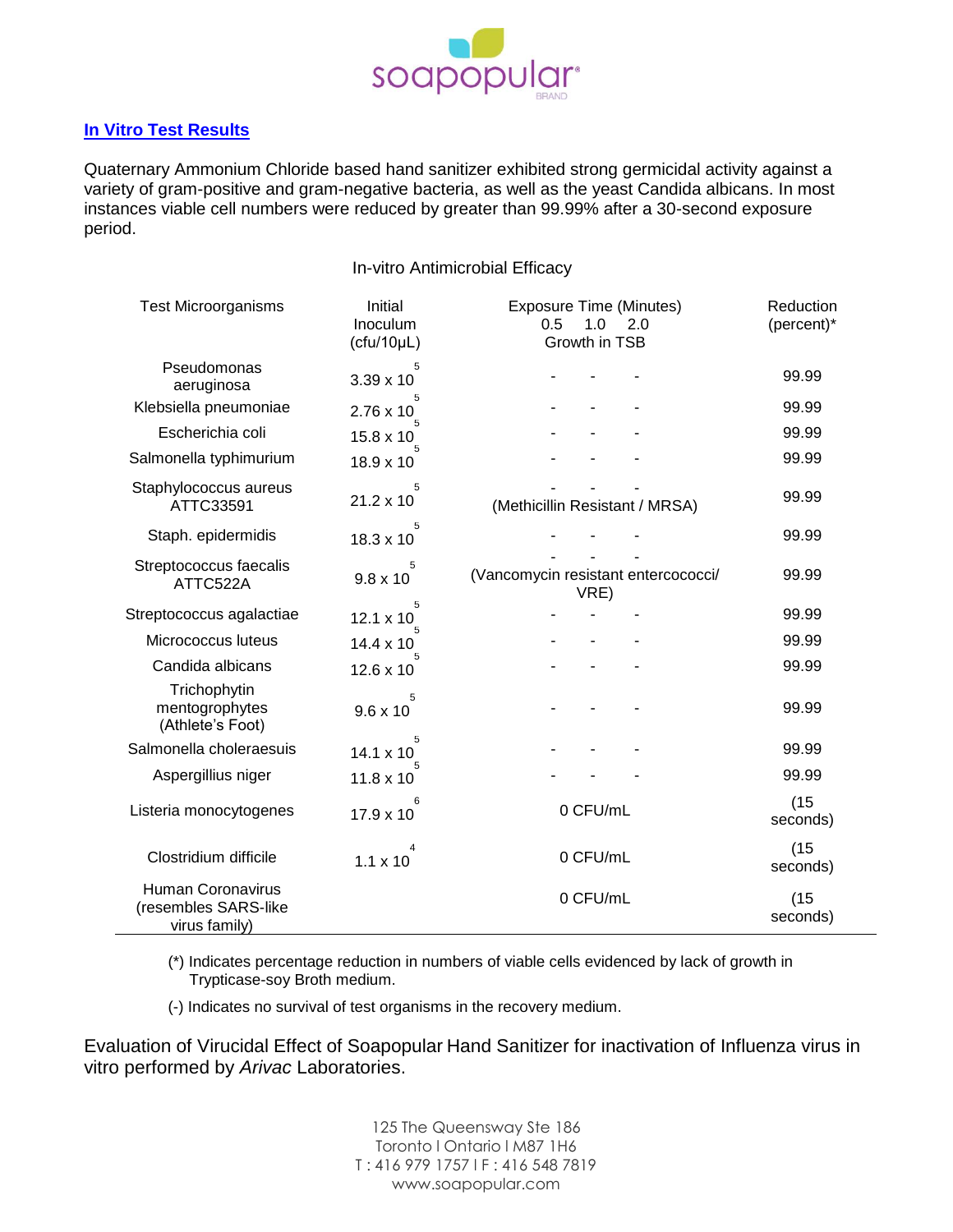

## **Synopsis**

## **Results and conclusion:**

- **Soapopular** hand disinfectant has a cellular lysis effect until 1/10 dilution
- **Soapopular** hand disinfectant has a cellular lysis effect until 1/10 dilution after 10 seconds only of treatment.
- **Soapopular** can be used to inactivate members of virus family orthomyxo viridae including Avian Influenza A virus in 10 seconds.

The treatment of the influenza virus H1N1 at a concentration of 10 3.77 TCID 50 / (100 μl) with Soapopular hand disinfectant results in almost instantaneous lysis of cells and inactivation of the influenza virus strain used in this study.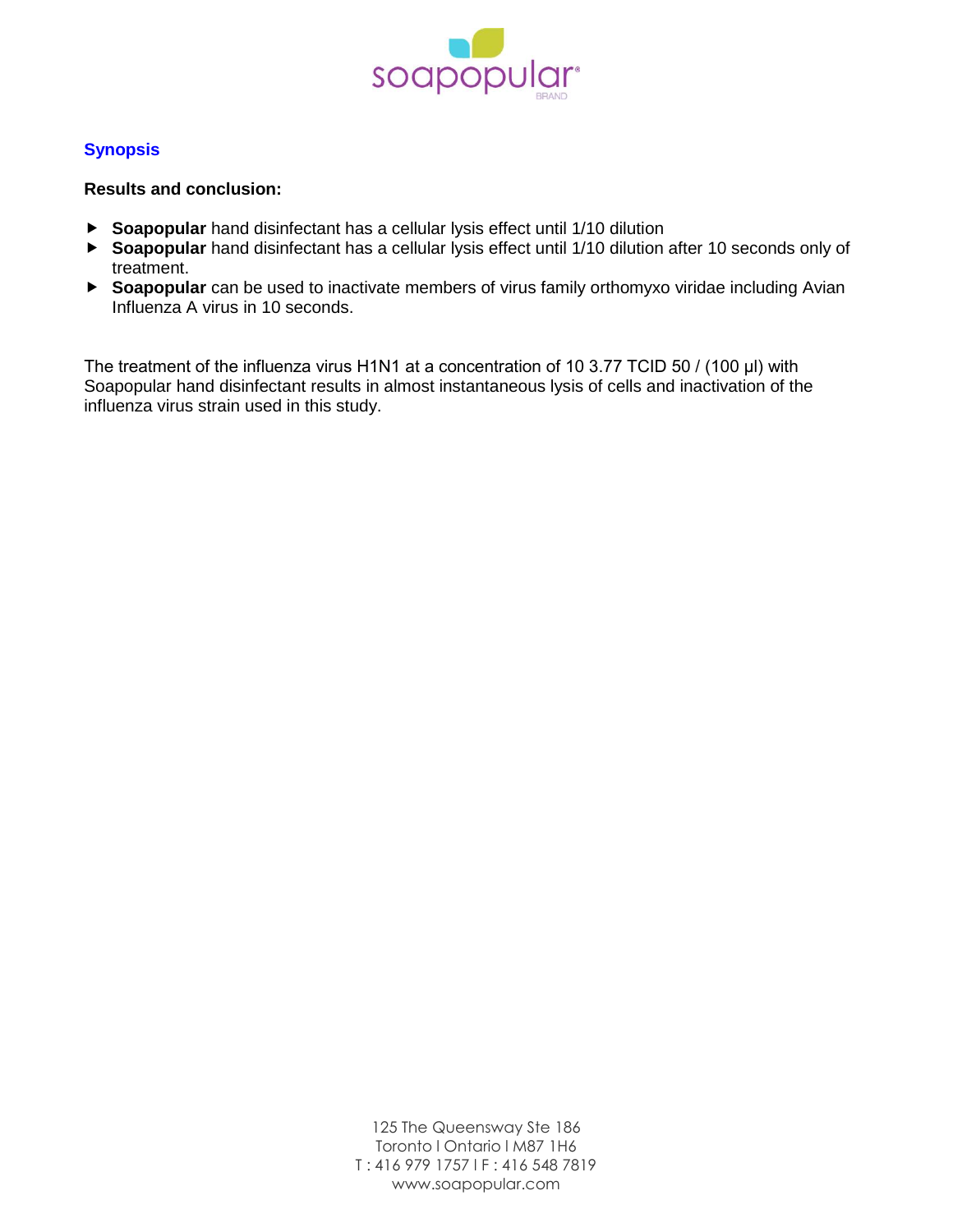

Effectiveness of a Nonrinse, Alcohol-Free Antiseptic Hand Wash

(J Am Podiatr Med Assoc 91 (6): 288-293, 2001)

Anoosh Moadab, BS Kathryne F. Rupley, BS Peter Wadhams, DPM

## **Synopsis**

This study evaluated the efficacy of a benzalkonium chloride (BAC) hand sanitizer using the US Food and Drug Administration's (USFDA) method for testing antiseptic hand washes that podiatric physicians and other health-care personnel use. The alcohol-free product was compared with an alcohol based product. Independent researchers from the California College of Podiatric Medicine conducted the study using 40 volunteer students from the class of 2001. The results show that the BAC hand sanitizer outperformed the alcohol based hand sanitizer and met the regulatory requirements for a hand sanitizer. The alcohol based product failed as an antimicrobial hand wash and was less effective than the control soap used in the study.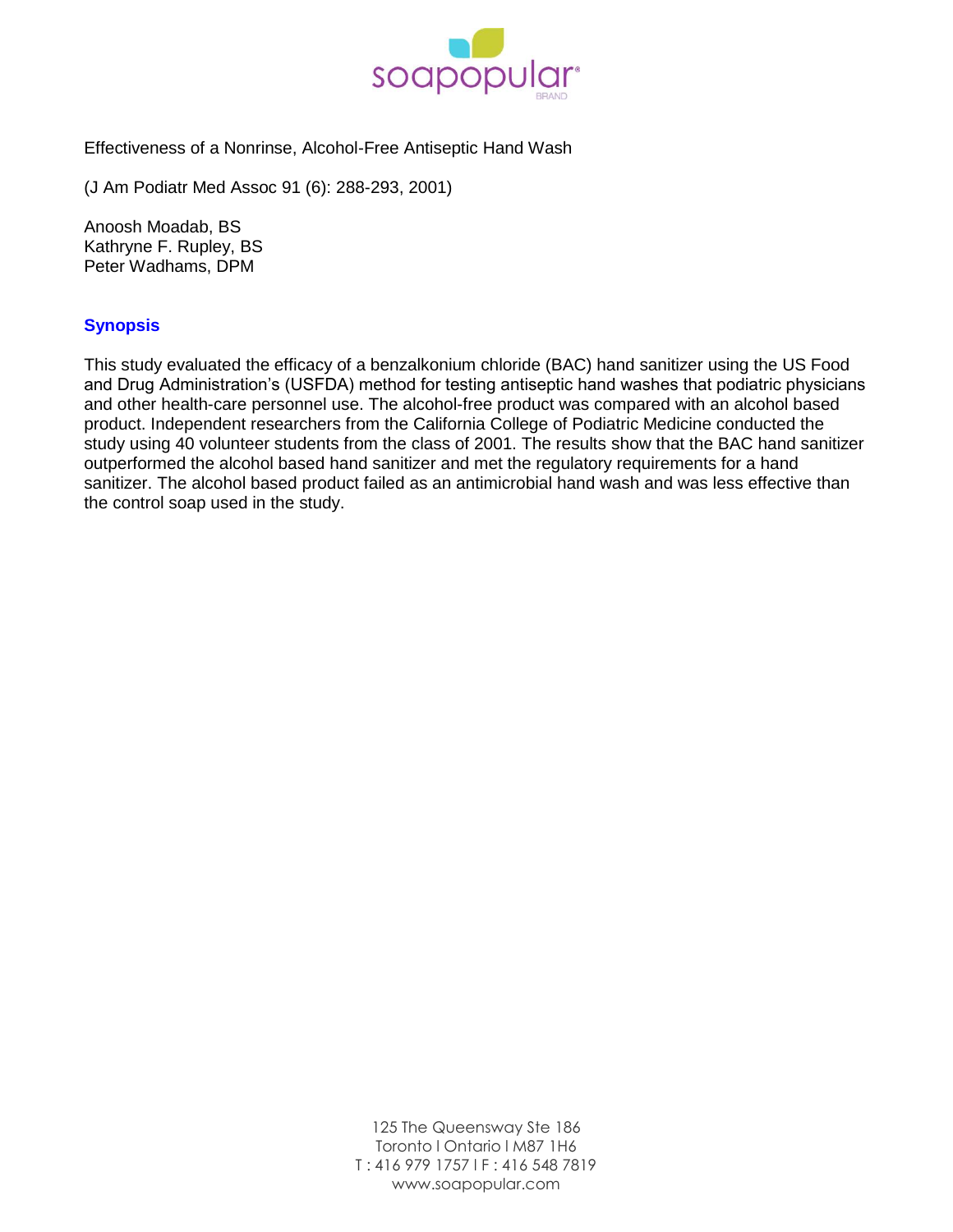

Alcohol Free Hand Santizer to Combat Infection

AORN Journal, (68 August 1998), p. 239

David L. Dyer, PhD. Kenneth B. Gerenraich, DPM Peter S. Wadhams, DPM

## **Synopsis**

Universal precautions require that perioperative health care personnel wash their hands before and after all patient contact. Time constraints, however, can make adhering to universal precautions including proper hand washing, difficult. Some perioperative health care workers, therefore, routinely use rinse-free hand sanitizers to supplement normal hand washing. This study evaluated immediate and persistent antimicrobial effectiveness of two alcohol containing hand sanitizers and a benzalkonium chloride (BAC) hand sanitizer using United State Food and Drug Administration protocol. Results indicate that all three products were equally effective after a single application. After repeated use, the alcohol containing sanitizers did not meet the federal performance standards, and the alcohol free sanitizer did. These properties and other illustrated that a nonflammable, alcohol free hand sanitizer is the most favorable of the rinse free hand sanitizer formulas for normal hand washing.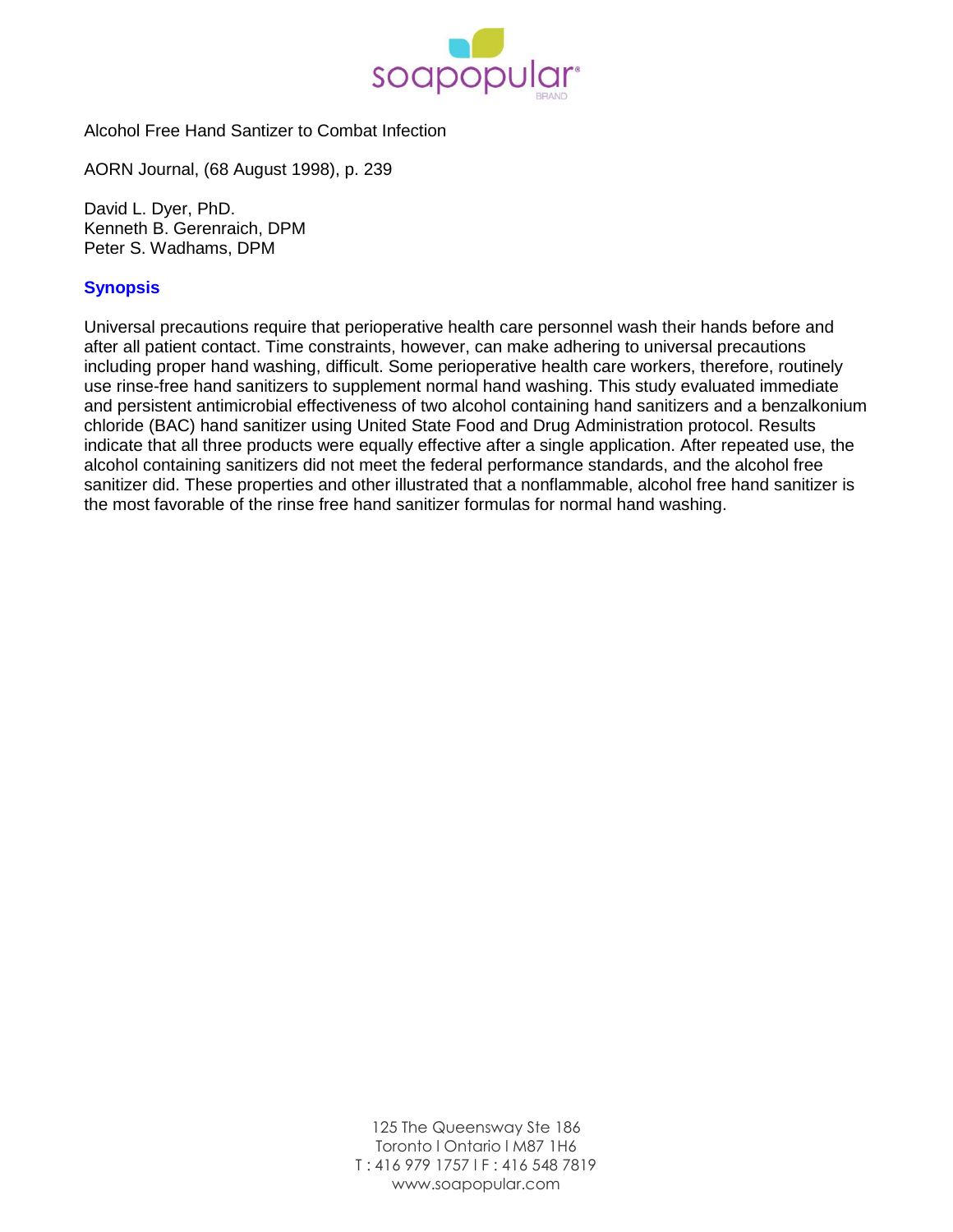

Alcohol Free Hand Santizer Reduces Elementary School Illness Absenteeism

Fam Med 2000;32(9):633-8

David L. Dyer, PhD. Arnold Shinder, DO Fay Shinder, RN

## **Synopsis**

A substantial percentage of school absenteeism among children is related to transmissible infection. Rates of transmission can be reduced by hand washing with soap and water, but such washing occurs infrequently. This study tested whether an alcohol free instant hand sanitizer could reduce illness absenteeism in school age children. Compared to the hand washing only control group, students using the benzalkonium chloride based hand sanitizer were found to have 41.9% fewer illness-related absence days, representing a28.9% and a 49.7% drop in gastrointestinal and respiratory related illness, respectively. Likewise, absence incidence decreased by 31.7%, consisting of a 44.2% and 50.2% decrease in incidence gastrointestinal and respiratory related illness, respectively. No adverse events were reported during the study.